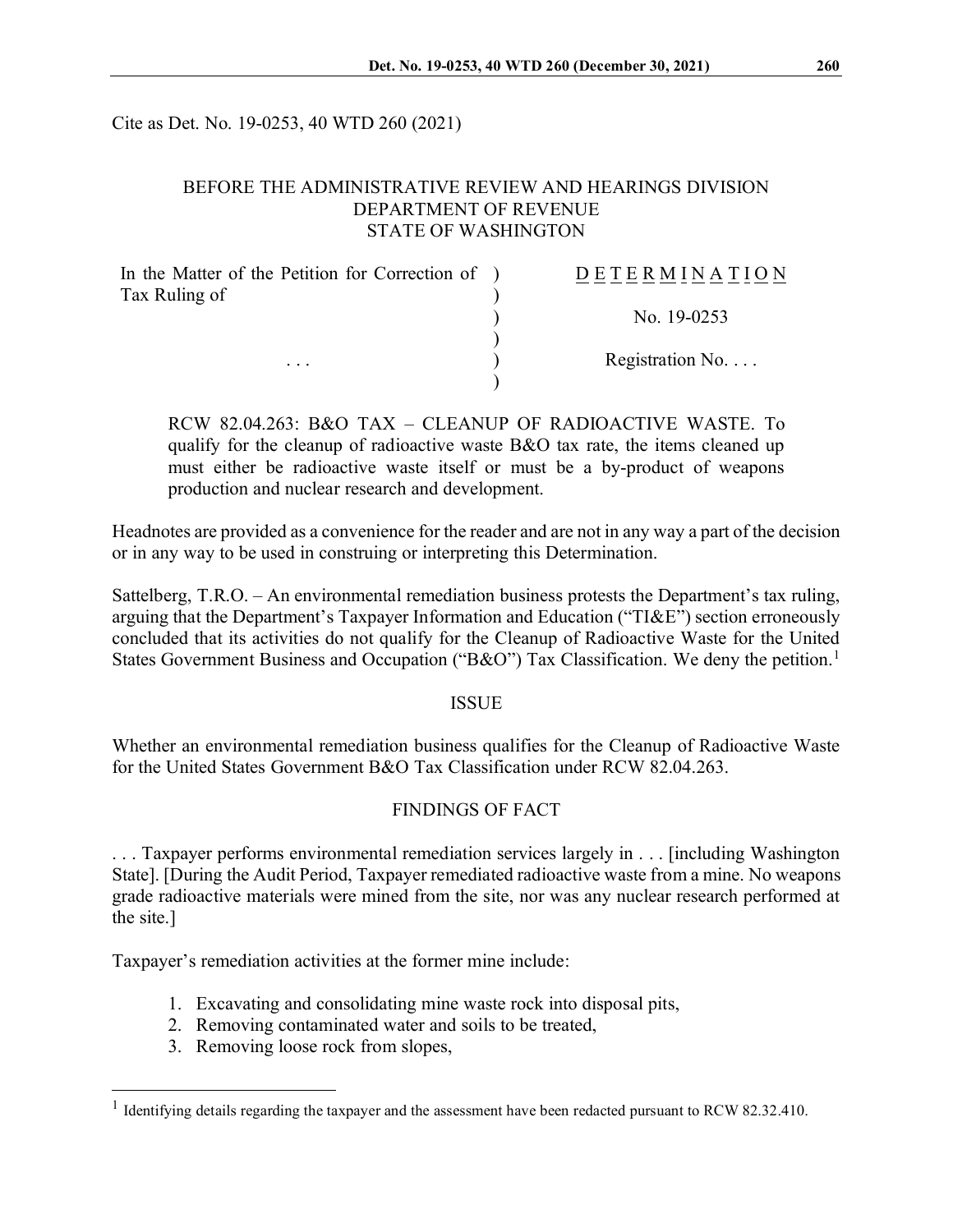- 4. Constructing contractor facilities and a permanent access road,
- 5. Constructing a decontamination facility, dewatering system, sub-waste liner system, temporary influent pipelines and a pit cover, and
- 6. Grading and revegetating the site.

Taxpayer has historically reported its income from these activities as subject to retail sales tax and retailing B&O tax.

On July 6, 2018, Taxpayer wrote to the Department's TI&E Section seeking a tax ruling regarding the application of the Cleanup of Radioactive Waste for the United States Government B&O Tax Classification to its activities at the former mine. On August 22, 2018, TI&E issued Taxpayer a tax ruling holding the reduced B&O tax rate did not apply. . . . Regarding the application of RCW 82.04.263, TI&E concluded:

While the taxpayer's activities clearly involve the cleanup of radioactive waste and by-products at the [site], we find that the activities performed at the [site] were not directly related to "weapons production and nuclear research and development." Rather, the [mining company] was an extractor and seller of raw (and in some cases minimally processed) '[radioactive material] ore,' for which the purchaser either directly or through a separate contract, further processed the materials to be used as a nuclear fuel fabricant [at a different location].

TI&E tax ruling dated August 22, 2018, at 3-4.

Taxpayer timely sought review of the August 22, 2018, tax ruling. . . .

# ANALYSIS

Washington levies its B&O tax for the act or privilege of engaging in business activities in Washington. RCW 82.04.220. The B&O tax measure is "the application of rates against value of products, gross proceeds of sales, or gross income of the business, as the case may be." *Id.* The rate used is determined by the type of activity in which a taxpayer engages. *See generally* Chapter 82.04 RCW.

Washington imposes retail sales tax and retailing B&O tax on each retail sale in this state. RCW 82.08.020; RCW 82.04.250. The term "retail sale" includes labor and services rendered in respect to the clearing of land and moving of earth, and constructing any structure upon real property of or for consumers. RCW 82.04.050(2)(b). Taxpayer historically reported its income as subject to retail sales tax and retail sales tax B&O tax as its activities fit these definitions of "retail sale."

RCW 82.04.263 provides a reduced B&O tax rate for cleaning up radioactive waste and other byproducts of weapons production and nuclear research and development. RCW 82.04.263(1) states:

Upon every person engaging within this state in the business of cleaning up for the United States, or its instrumentalities, radioactive waste and other by-products of weapons production and nuclear research and development; as to such persons the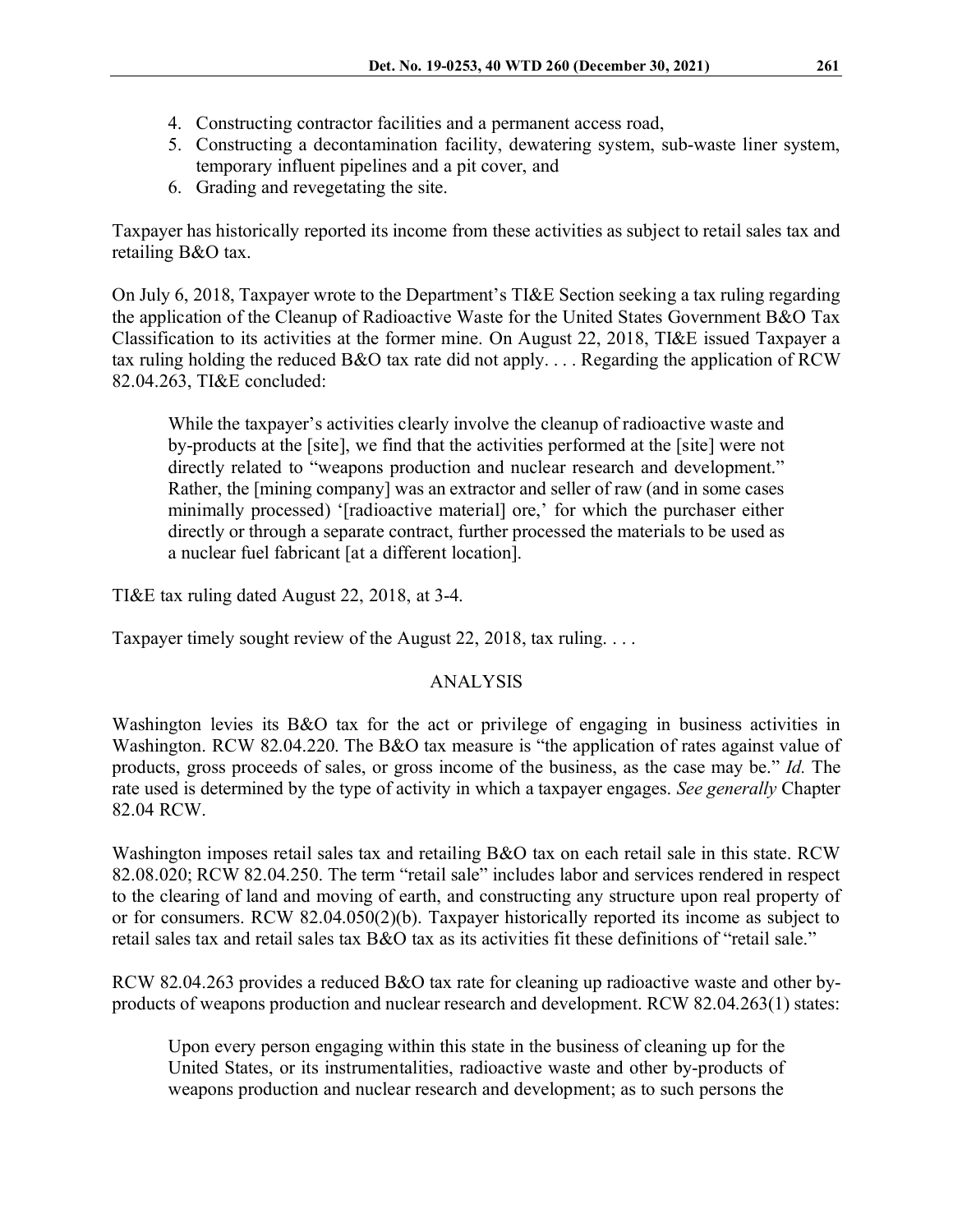amount of the tax with respect to such business shall be equal to the gross income of the business multiplied by the rate of  $0.471$  percent.<sup>[2](#page-2-0)</sup>

RCW 82.04.263(2) defines "cleaning up radioactive waste and other by-products of weapons production and nuclear research and development" to mean:

- (a) The activities of handling, storing, treating, immobilizing, stabilizing, or disposing of radioactive waste, radioactive tank waste and capsules, nonradioactive hazardous solid and liquid wastes, or spent nuclear fuel;
- (b) Spent nuclear fuel conditioning;
- (c) Removal of contamination in soils and groundwater;
- (d) Decontamination and decommissioning of facilities; and
- (e) Services supporting the performance of cleanup. For the purposes of this subsection  $(2)(e)$ , a service supports the performance of cleanup if it:
- (i) Is within the scope of work under a clean-up contract with the United States department of energy; or
- (ii) Assists in the accomplishment of a requirement of a clean-up project undertaken by the United States department of energy under a subcontract entered into with the prime contractor or another subcontractor in furtherance of a clean-up contract between the United States department of energy and a prime contractor.

Looking at the above list of activities without considering the overall context of the statute, Taxpayer could possibly meet (c), given that its activities are in the nature of removing contaminated soils. However, what Taxpayer has failed to show is that these activities involve cleaning up the radioactive waste and other by-products of weapons production and nuclear research.

While RCW 82.04.263 defines "cleaning up radioactive waste and other by-products of weapons production and nuclear research and development," and not just "cleaning up," to include the activities listed above, we cannot read "weapons production and nuclear research and development" out of the statute. When interpreting statutes, our "fundamental objective in determining what a statute means is to ascertain and carry out the legislature's intent." *Group Health Co'op v. Dep't of Revenue*, 8 Wn. App. 2d 210, 214, 438 P.3d 158 at 160 (2019) (quoting *Durant v. State Farm Mut. Auto. Ins. Co.*, 191 Wn.2d 1, 8, 419 P.3d 400 (2018)). If the statute's meaning is plain on its face, we give effect to its plain meaning as an expression of what the Legislature intended. *Id*. Clearly, the listed activities are the kinds of activities that would qualify so long as they also involve [the clean-up of] radioactive waste and "other by-products of weapons production and nuclear research and development." *Id*. Like courts, when interpreting statutes, we do not add or omit words in the statute. *See Millay v. Cam*, 135 Wn.2d 193, 955 P.2d 791 (1998). Taxpayer's reading would qualify the disposing of *any* nonradioactive hazardous solid wastes or *any* contaminated soils, *whether radioactive or not*, for this reduced rate, which is not what the

<span id="page-2-0"></span> $2 \ldots$  For activities classified as retailing, the B&O tax is 0.471 percent of the gross proceeds of sales, plus retail sales taxes must be remitted on the sales. The rate of tax is the same under RCW 82.04.263, 0.471 percent, but it is measured by the gross income of the business for qualified activities, and retail sales tax does not apply.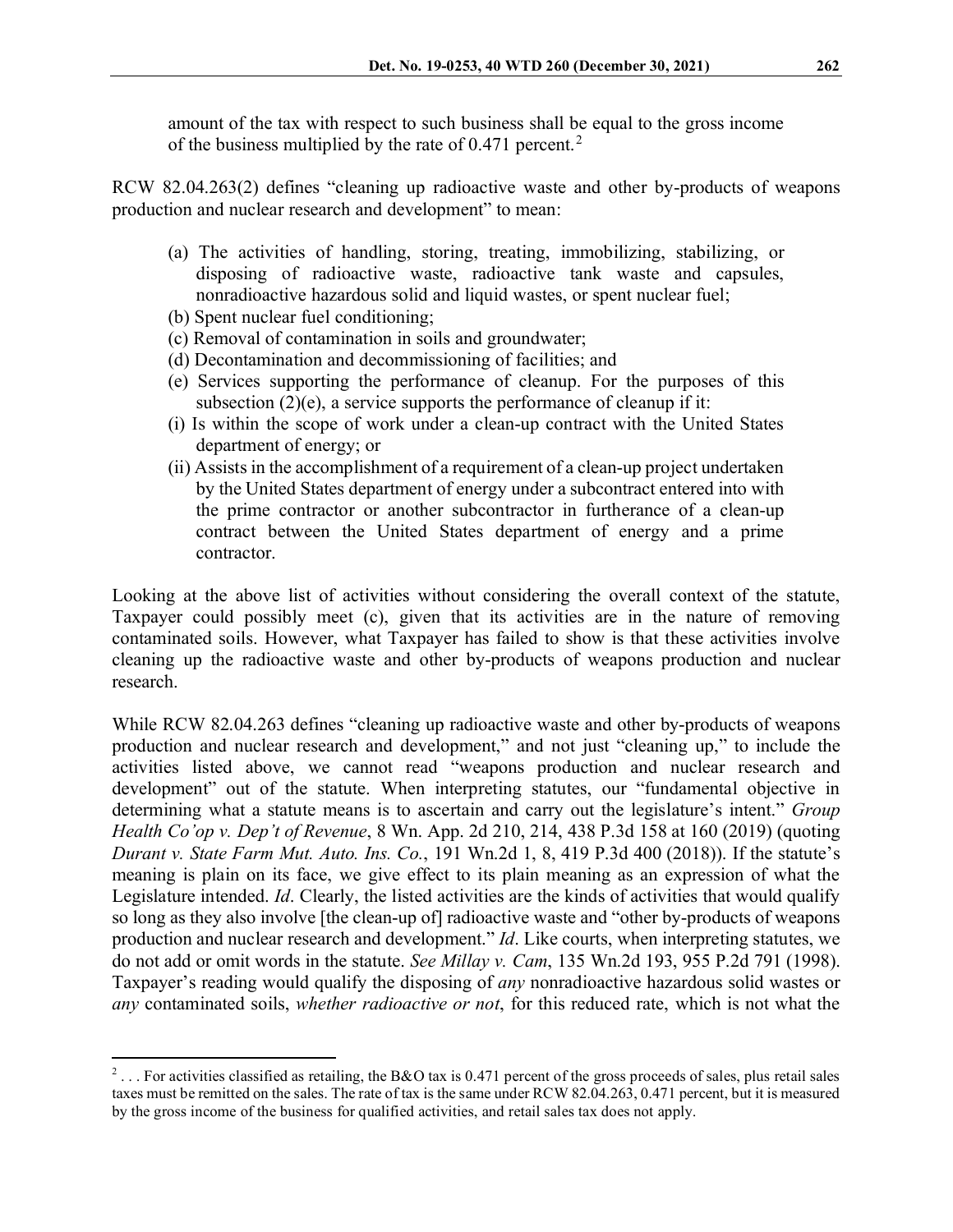statute says. Also, like courts, we construe statutes to avoid strained or absurd consequences. *Wright v. Engum*, 124 Wn.2d 343, 351-52, 878 P.2d 1198 (1994).

Further, by utilizing the phrase "and other by-products," the Legislature has indicated that the radioactive waste to be cleaned up must also be a by-product of weapons production and nuclear research and development. To interpret the statute to include cleanup activities of all radioactive waste regardless of its source gives no meaning to the phrase "and other by-products of weapons production and nuclear research and development." Statutes should not be construed so as to render any portion meaningless or superfluous. *Stone v. Chelan County Sheriff's Dep't*, 110 Wn.2d 806, 756 P.2d 736 (1988).

Finally, "weapons production and nuclear research and development" is in the title of the act creating this statute, lending it additional weight. The title of a legislative act may be referred to as a source of legislative intent. *Covell v. Seattle*, 127 Wn.2d 874, 887-88, 905 P.2d 327 (1995). "It is quite generally recognized that in states having a constitutional provision like ours, where the object of the act must be stated in the title, even more importance is attached to it." *Maximillian v. Clausen*, 117 Wash. 74, 83, 203 P. 379 (1922) (Hovey J., concurring). The title of the 1996 act giving rise to RCW 82.04.263 was "AN ACT Relating to taxation of persons engaged in the business of cleaning up for the United States, . . . radioactive waste and other byproducts of *weapons production and nuclear research and development*." Laws of 1996, ch. 112 (emphasis added) (enacting SSB 6510). For these reasons of statutory construction, and because Taxpayer has not shown that the radioactive waste and other materials cleaned up at the site were the byproducts of weapons production and nuclear research and development, we hold that TI&E correctly concluded that Taxpayer's activities at the mine do not qualify for the reduced B&O tax rate in RCW 82.04.263.

Taxpayer cites to the Board of Tax Appeals' decision in *Lampson, Inc. v. Dep't of Revenue*, Docket No. 59222, 2004 WL 2376340 (2004) in support of its argument.[3](#page-3-0) In *Lampson*, the taxpayer unloaded spent nuclear submarine reactor cores from the Port of Benton County, transported them to the Hanford Nuclear Reservation, and then unloaded them to be buried there. *Lampson*, 2004 WL 2376340 \*1-2. The Department had held that the reduced B&O tax rate in RCW 82.04.263 did not apply because the reactor cores were not "other by-products of weapons production and nuclear research and development." *Id*. at \*2. The Board disagreed with the Department. *Id*. The Board looked to the definition of "cleaning up radioactive waste and other by-products of weapons production and nuclear research and development" in section 2 of the statute, and concluded that this definition negated any requirement that the radioactive waste be the by-product of weapons production and nuclear research and development. *Id*. We disagree with the BTA's conclusions expressed in *Lampson*. The Legislature intended for this reduced B&O tax rate to apply only to "[radioactive waste and ]other by-products of weapons and nuclear research and development," which is why it put the phrase in the title of the act and defined, as a single term, "cleaning up radioactive waste and other by-products of weapons production and nuclear research and

<span id="page-3-0"></span><sup>3</sup> We note that *Lampson* was an informal appeal before the BTA under Chapter 456-10 WAC. Informal appeals are not subject to judicial review under the Administrative Procedure Act and bind only the parties subject to the appeal for the issue and period appealed. *See* WAC 456-10-010; *see also Olympic Tug & Barge, Inc. v. Dep't of Revenue*, 163 Wn. App. 298, 259 P.3d 338 (2011). Although the *Lampson* decision is not binding for other matters and time periods, we discuss *Lampson* in order to address Taxpayer's argument.